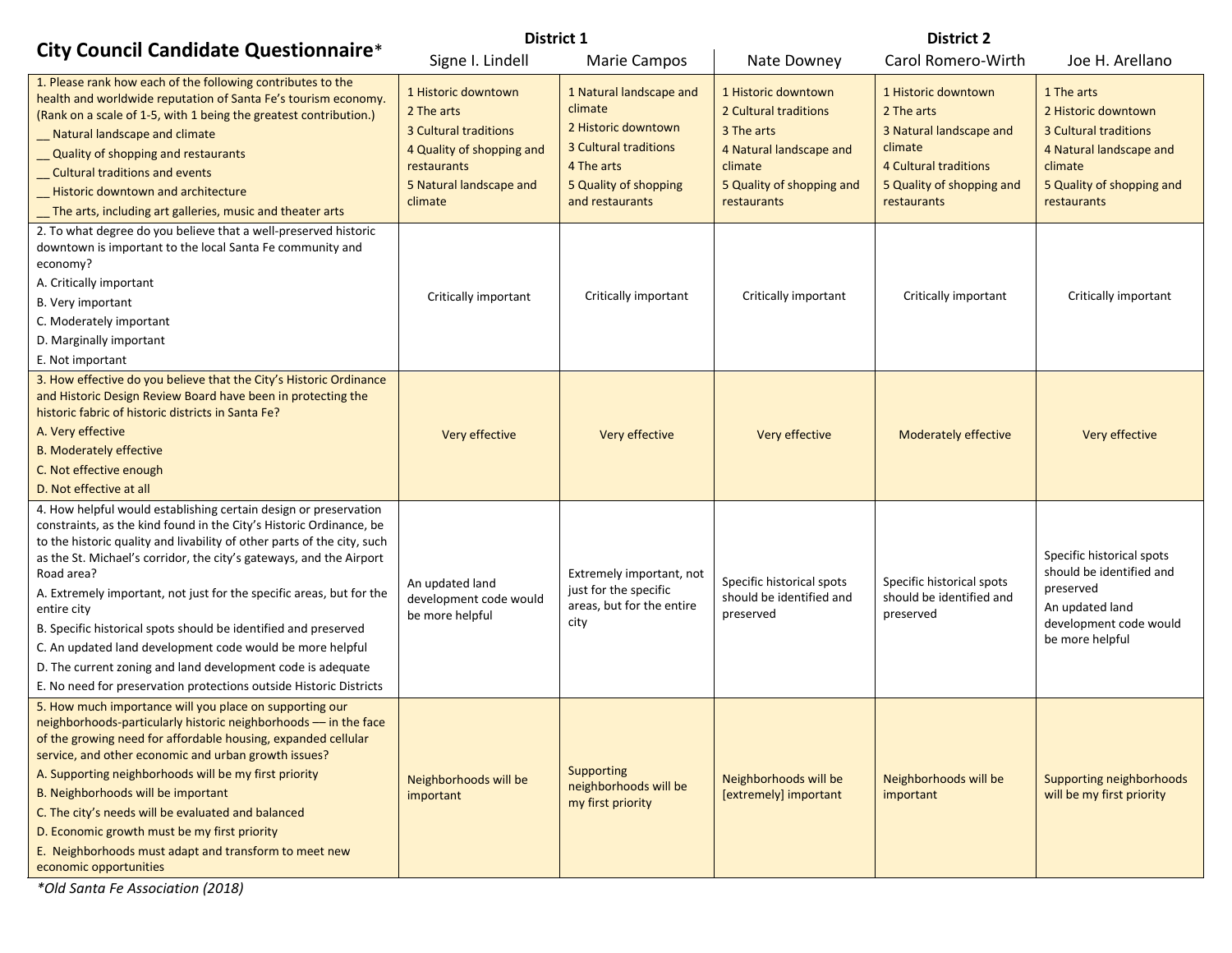|                                                                                                                                                                                                                                                                                                                                                                                                                                                                                                                                                                                                                                                                                                           | District 1                                                                                                                 |                                                                                                                                  |                                                                                                                            | <b>District 2</b>                                                                                                          |                                                                                                                            |  |
|-----------------------------------------------------------------------------------------------------------------------------------------------------------------------------------------------------------------------------------------------------------------------------------------------------------------------------------------------------------------------------------------------------------------------------------------------------------------------------------------------------------------------------------------------------------------------------------------------------------------------------------------------------------------------------------------------------------|----------------------------------------------------------------------------------------------------------------------------|----------------------------------------------------------------------------------------------------------------------------------|----------------------------------------------------------------------------------------------------------------------------|----------------------------------------------------------------------------------------------------------------------------|----------------------------------------------------------------------------------------------------------------------------|--|
|                                                                                                                                                                                                                                                                                                                                                                                                                                                                                                                                                                                                                                                                                                           | Signe I. Lindell                                                                                                           | <b>Marie Campos</b>                                                                                                              | Nate Downey                                                                                                                | Carol Romero-Wirth                                                                                                         | Joe H. Arellano                                                                                                            |  |
| 6. When it comes to appointing volunteer committee and<br>commission members, how important should their direct<br>experience and expertise be in the selection process?<br>A. Critically important<br><b>B.</b> Important<br>C. Moderately important<br>D. Direct experience minimally important<br>E. Would accept a fresh approach over experience                                                                                                                                                                                                                                                                                                                                                     | Critically important                                                                                                       | Critically important                                                                                                             | Critically important                                                                                                       | Critically important                                                                                                       | Important                                                                                                                  |  |
| 7. How important to you is maintaining the city's height<br>restrictions downtown?<br>A. Extremely important<br><b>B.</b> Important<br>C. Moderately important<br>D. Not as important as growth opportunities<br>E. Not important                                                                                                                                                                                                                                                                                                                                                                                                                                                                         | <b>Extremely important</b>                                                                                                 | <b>Extremely important</b>                                                                                                       | <b>Extremely important</b>                                                                                                 | <b>Extremely important</b>                                                                                                 | <b>Extremely important</b>                                                                                                 |  |
| 8. Please rank 1-5 (with 1 being the greatest) the importance of<br>the role which each of the following plays in attracting and<br>keeping young families in Santa Fe.<br>Natural and built environments<br>_Affordable housing<br>Good jobs<br>Good public schools<br>_ Strong cultural and political traditions/connections                                                                                                                                                                                                                                                                                                                                                                            | 1 Good jobs<br>2 Good public schools<br>3 Affordable housing<br>4 Strong traditions<br>5 Natural and built<br>environments | 1 Lower the cost of living<br>2 Natural and built<br>environments<br>3 Strong traditions<br>4 Good jobs<br>5 Good public schools | 1 Affordable housing<br>2 Good jobs<br>3 Good public schools<br>4 Natural and built<br>environments<br>5 Strong traditions | 1 Good jobs<br>2 Good public schools<br>3 Affordable housing<br>4 Natural and built<br>environments<br>5 Strong traditions | 1 Good public schools<br>2 Good jobs<br>3 Affordable housing<br>4 Natural and built<br>environments<br>5 Strong traditions |  |
| 9. Do you believe our City should provide incentives to the city's<br>business sector encouraging it to address our serious water,<br>sustainability and environmental challenges?<br>A. Yes, with a broad range of tax, fee and regulatory incentives<br>B. Yes, with limited tax and fee incentives<br>C. Yes, but with regulatory incentives not affecting City's tax<br>revenues.<br>D. Moderately so, but with other types of incentives<br>E. No, business sector can address such issues without<br>government incentives.                                                                                                                                                                         | Yes, with limited tax and<br>fee incentives                                                                                | No, business sector can<br>address such issues<br>without government<br>incentives.                                              | Yes, with limited tax and<br>fee incentives                                                                                | Yes, with limited tax and<br>fee incentives                                                                                | Yes, but with regulatory<br>incentives not affecting<br>City's tax revenues.                                               |  |
| 10. Other famous historic U.S. cities recognize their historic<br>integrity to be of vital importance to their economic and<br>community well-being, and some, such as Charleston, S.C., have<br>their entire city staff trained by their historic divisions to<br>understand the necessity of preservation for their city's welfare.<br>In your opinion, how effective would this comprehensive<br>approach be in maintaining Santa Fe's authenticity and sense of<br>place?<br>A. Critically effective and necessary<br>B. Moderately effective but necessary<br>C. Moderately effective for Land Use staff only<br>D. Not effective and time-consuming for Land Use staff<br>E. Irrelevant to Santa Fe | Moderately effective but<br>necessary                                                                                      | Critically effective and<br>necessary                                                                                            | Moderately effective but<br>necessary                                                                                      | Critically effective and<br>necessary                                                                                      | Moderately effective for<br>Land Use staff only                                                                            |  |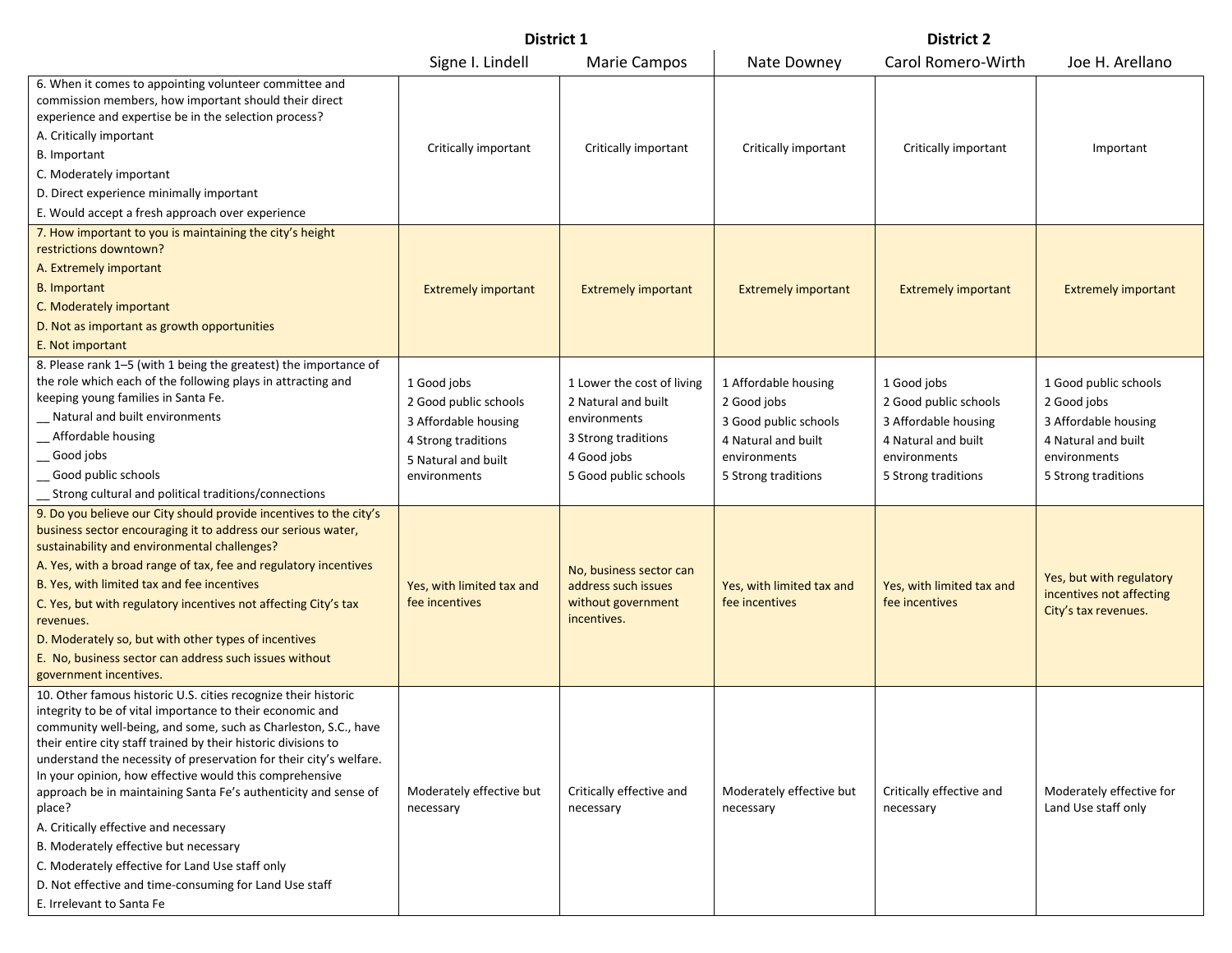#### **Additional comments:**

### District 1

# *Signe I. Lindell*

I have a commitment to the mission of OFSA. I am a member of OFSA and I believe most members of the association are comfortable discussing challenges to our Historic Ordinance with me. I am committed to working on a review of the Ordinance and I fully expect input from OSFA.

#### *Marie Campos*

Question 2. Foreign travel has become more and more dangerous. Travelers are looking for safe places to travel domestically that are interesting and have cultural appeal Keeping the historic downtown well-preserved is key to maintaining a tourist economy. Historically, the central plaza was the center of community. For numerous reasons, Locals have become more and more detached from the central plaza as a family and community gathering place. What I would like to see is a well maintained down-town. We need to find ways to engage our local community members. Travelers are looking for safe places to travel domestically that are interesting and have cultural appeal

Question 4. Design constraints for all parts of the city would help preserve the historic and cultural attributes. However, the level of strictness needs to be tailored to each area.

General. Thank you, Old Santa Fe Association members for your work! Your beautifully stated mission is the reason why I am running for office. The beauty of our natural landscape and climate are the cornerstone of Old Santa Fe. Pueblo people live in harmony with the land. That is the first principle of Santa Fe's civilization. It is frightening that our historic, natural, cultural and spiritual assets are under siege. Old Santa Fe is being destroyed through compromise. Compromised to conserve water, they let our Santa Fe River and Acequia Madre ecosystem die, our water tables dry up and collapse, our trees and plant life wither. Compromised for affordable housing, they deface Camino Real de Tierra Adentro with non-affordable dense infill apartments instead of developing it as a historic and cultural asset. Compromised for financing a sugar tax campaign, our streets and sidewalks are crumbling. If we continue to compromise, everything we love about Santa Fe will be lost for future generations. I know our spiritual, traditional, historic, and material culture and have a clear vision how to preserve it. We don't need to relax zoning, we need to create commons zones to protect Old Santa Fe from imported development ideologies.

# District 2

# *Nate Downey*

Question 6. Appointing volunteer committees also depends on other critically important factors.

General. From Camino Cruz Blanca and Apodaca Hill to Alameda and South Capitol, I've live all over the historic district. I love Santa Fe's charm and think the historic district and other neighborhoods must be protected, but I won't have to fight for the H-board on the basis of love alone. I'll make the case that the hard work of the board represents the fuel for Santa Fe's most essential economic engine.

It's time that we recognize that Santa Fe's best neighborhoods are dense, walkable, mixed-use, and diverse. New sites should be close enough, so they can be connected to needed services by bike paths and transit. One such site is the Midtown Campus, and more broadly the St. Michael's corridor, which can become a vibrant neighborhood. Other possibilities include the Siler area, where Meow Wolf is anchoring an exciting cultural renaissance. Young people are desperate to find places to live in Santa Fe, and currently this is nearly impossible for them.

I will work to find common ground between developers proposing to build needed housing and neighborhood associations who rightly want to preserve the character of their communities. It is possible to create housing that is affordable, sustainable, and planned to work well with surrounding areas. I believe we can and must develop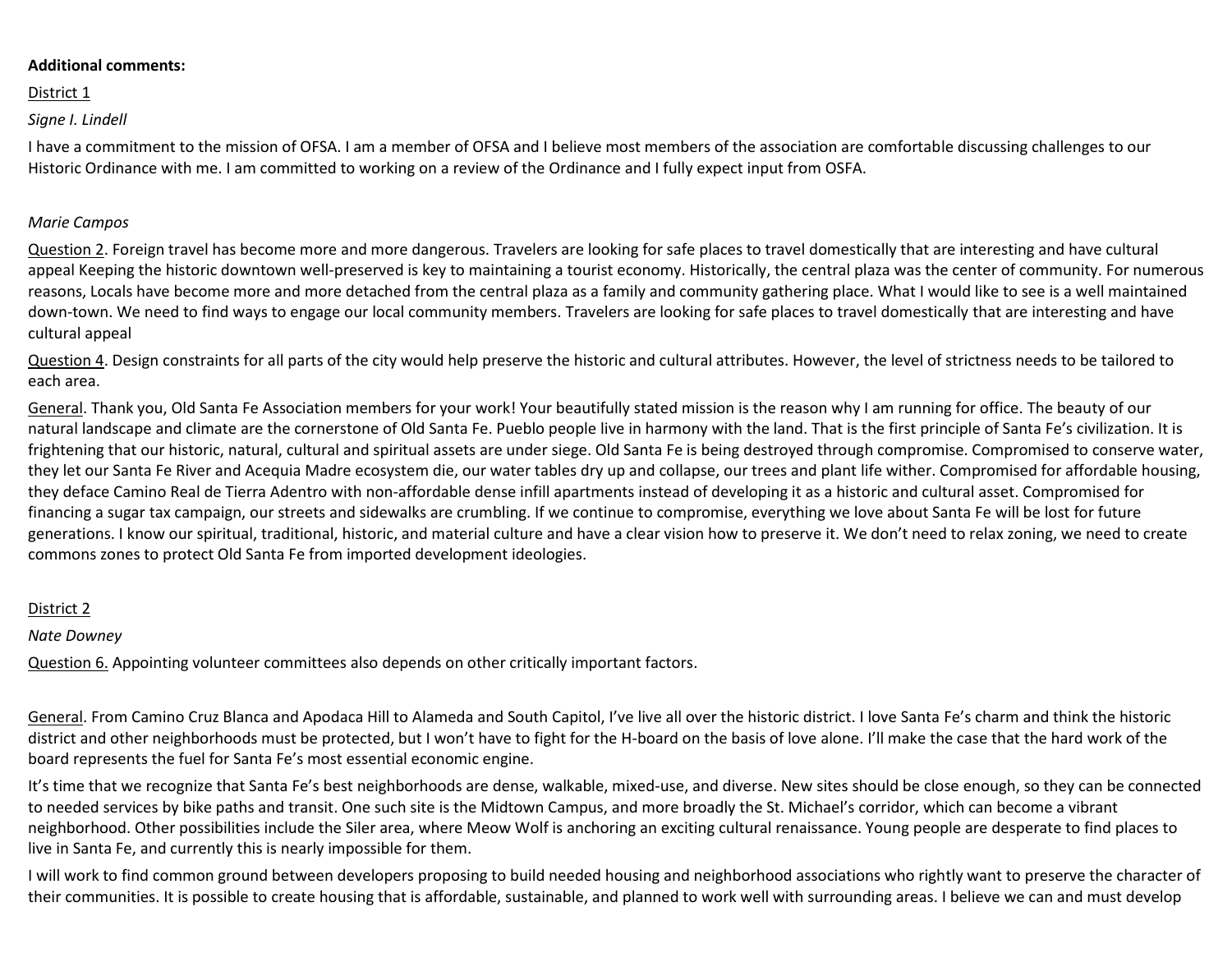the new housing we need without despoiling our historic neighborhoods, but if the only workforce housing is in the county, and if high-end real estate dominates the city's core, we'll doom ourselves to sprawl and gentrification.

# *Carol Romero-Wirth*

My core issues are what I consider Santa Fe's biggest challenges:

1. We must get our fiscal house in order and restore trust in City government's ability to handle its responsibilities.

2. Building a dynamic economy is a necessity to diversify our demographics and create jobs. Attracting and retaining young people means focusing on our creative and entrepreneurial sectors.

3. Workforce housing especially in the rental market is a priority.

4. Climate change necessitates we become more sustainable, expand solar and advance our transition to renewable energy, and water conservation and water management are critical.

5. Increasing and retaining police officers while placing emphasis on community policing and de-escalation training are all crucial to public safety.

6. Finally, historic preservation, the backbone of our city culturally and economically, must be continued.

# *Jose H. Arellano*

Question 1. Thank you – it is tough to rank most of these items. I feel all of them are of great importance to our tourism economy, and while some generate more revenue than others, I think the overall difference in importance between the first and last ranked is nominal.

Question 8. Schools, jobs and housing are equally important in my mind.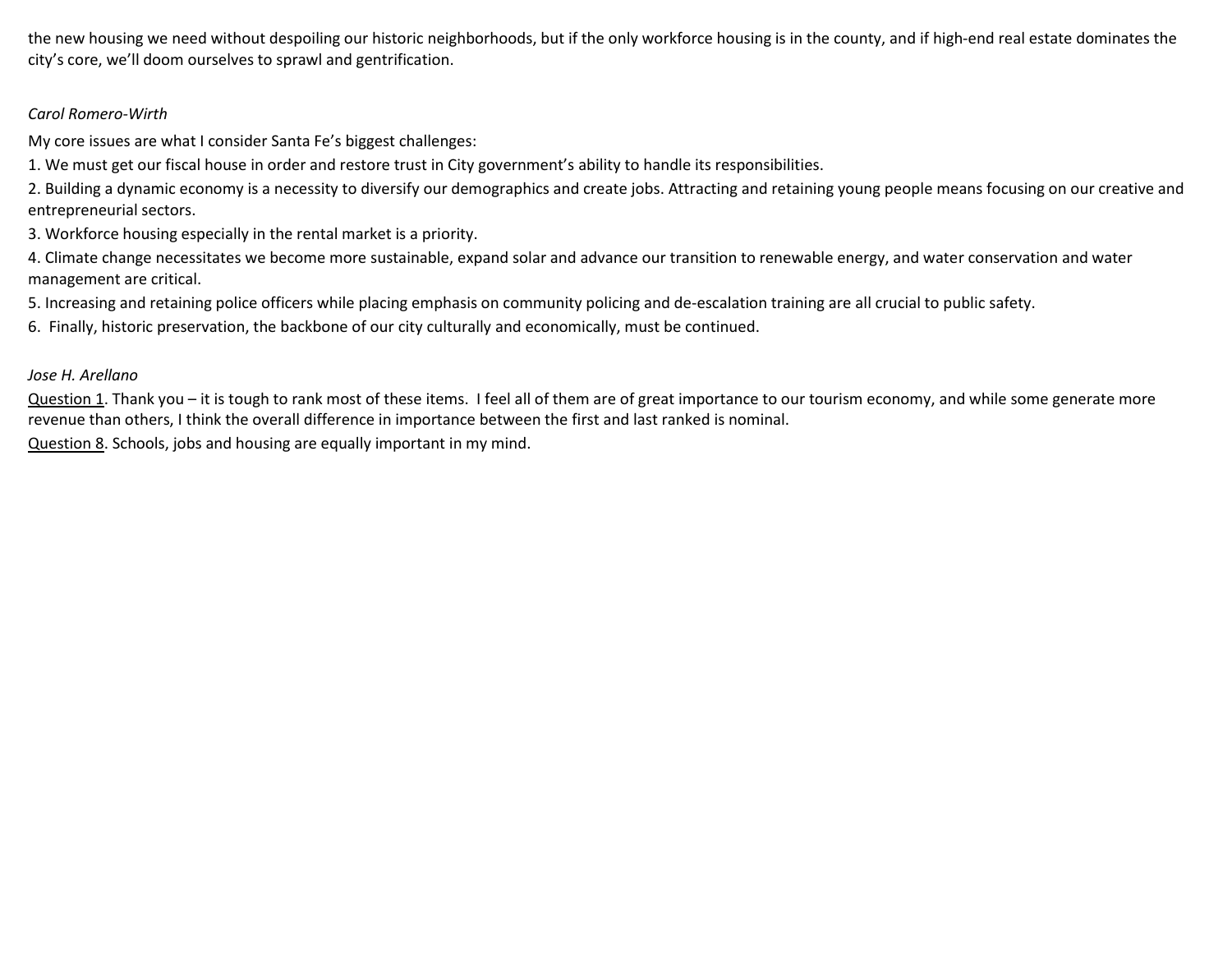# **City Council Candidate Questionnaire**\*

### **District 3 District 4**

| City Council Candidate Questionnaire*                                                                                                                                                                                                                                                                                                                                                                                                                                                                                                                                                                                                                               | Roman "Tiger" Abeyta                                                                                                                         | Eric John Holmes                                                                                                                                    | <b>Greg Scargall</b>                                                                                                                         | Joanne Vigil Coppler                                                                                                                                |
|---------------------------------------------------------------------------------------------------------------------------------------------------------------------------------------------------------------------------------------------------------------------------------------------------------------------------------------------------------------------------------------------------------------------------------------------------------------------------------------------------------------------------------------------------------------------------------------------------------------------------------------------------------------------|----------------------------------------------------------------------------------------------------------------------------------------------|-----------------------------------------------------------------------------------------------------------------------------------------------------|----------------------------------------------------------------------------------------------------------------------------------------------|-----------------------------------------------------------------------------------------------------------------------------------------------------|
| 1. Please rank how each of the following contributes to the<br>health and worldwide reputation of Santa Fe's tourism economy.<br>(Rank on a scale of 1-5, with 1 being the greatest contribution.)<br>Natural landscape and climate<br>Quality of shopping and restaurants<br>_ Cultural traditions and events<br>Historic downtown and architecture<br>The arts, including art galleries, music and theater arts                                                                                                                                                                                                                                                   | 1 The arts<br>2 Quality of shopping and<br>restaurants<br>3 Natural landscape and<br>climate<br>4 Historic downtown<br>5 Cultural traditions | <b>1 Cultural traditions</b><br>2 Historic downtown<br>3 Natural landscape and<br>climate<br>4 Quality of shopping<br>and restaurants<br>5 The arts | 1 Cultural traditions<br>2 Historic downtown<br>3 The arts<br>4 Natural landscape and<br>climate<br>5 Quality of shopping<br>and restaurants | 1 Historic downtown<br>2 The arts<br><b>3 Cultural traditions</b><br>4 Natural landscape and<br>climate<br>5 Quality of shopping and<br>restaurants |
| 2. To what degree do you believe that a well-preserved historic<br>downtown is important to the local Santa Fe community and<br>economy?<br>A. Critically important<br>B. Very important<br>C. Moderately important<br>D. Marginally important<br>E. Not important                                                                                                                                                                                                                                                                                                                                                                                                  | Critically important                                                                                                                         | Critically important                                                                                                                                | Very important                                                                                                                               | Critically important                                                                                                                                |
| 3. How effective do you believe that the City's Historic Ordinance<br>and Historic Design Review Board have been in protecting the<br>historic fabric of historic districts in Santa Fe?<br>A. Very effective<br><b>B. Moderately effective</b><br>C. Not effective enough<br>D. Not effective at all                                                                                                                                                                                                                                                                                                                                                               | <b>Moderately effective</b>                                                                                                                  | <b>Moderately effective</b>                                                                                                                         | Very effective                                                                                                                               | Very effective                                                                                                                                      |
| 4. How helpful would establishing certain design or preservation<br>constraints, as the kind found in the City's Historic Ordinance, be<br>to the historic quality and livability of other parts of the city, such<br>as the St. Michael's corridor, the city's gateways, and the Airport<br>Road area?<br>A. Extremely important, not just for the specific areas, but for the<br>entire city<br>B. Specific historical spots should be identified and preserved<br>C. An updated land development code would be more helpful<br>D. The current zoning and land development code is adequate<br>E. No need for preservation protections outside Historic Districts | An updated land<br>development code would be<br>more helpful                                                                                 | Extremely important, not<br>just for the specific<br>areas, but for the entire<br>city                                                              | An updated land<br>development code would<br>be more helpful                                                                                 | Specific historical spots<br>should be identified and<br>preserved                                                                                  |
| 5. How much importance will you place on supporting our<br>neighborhoods-particularly historic neighborhoods - in the face<br>of the growing need for affordable housing, expanded cellular<br>service, and other economic and urban growth issues?<br>A. Supporting neighborhoods will be my first priority<br>B. Neighborhoods will be important<br>C. The city's needs will be evaluated and balanced<br>D. Economic growth must be my first priority<br>E. Neighborhoods must adapt and transform to meet new<br>economic opportunities                                                                                                                         | The city's needs will be<br>evaluated and balanced                                                                                           | The city's needs will be<br>evaluated and balanced                                                                                                  | The city's needs will be<br>evaluated and balanced                                                                                           | Neighborhoods will be<br>important                                                                                                                  |

*\*Old Santa Fe Association (2018)*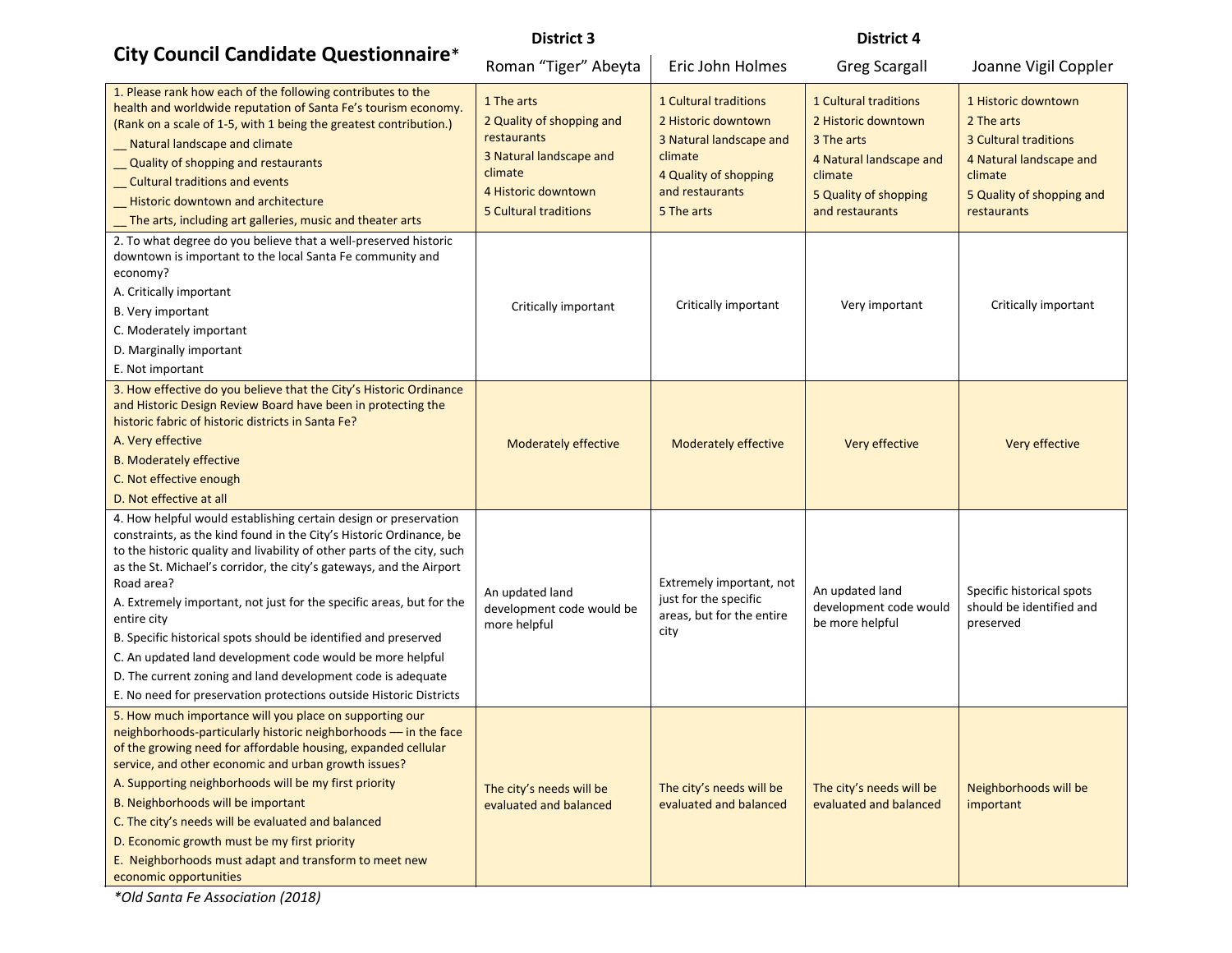|                                                                                                                                                                                                                                                                                                                                                                                                                                                                                                                                                                                                                                                                                                           | <b>District 3</b>                                                                                                          |                                                                                                                            | <b>District 4</b>                                                                                                          |                                                                                                                            |
|-----------------------------------------------------------------------------------------------------------------------------------------------------------------------------------------------------------------------------------------------------------------------------------------------------------------------------------------------------------------------------------------------------------------------------------------------------------------------------------------------------------------------------------------------------------------------------------------------------------------------------------------------------------------------------------------------------------|----------------------------------------------------------------------------------------------------------------------------|----------------------------------------------------------------------------------------------------------------------------|----------------------------------------------------------------------------------------------------------------------------|----------------------------------------------------------------------------------------------------------------------------|
|                                                                                                                                                                                                                                                                                                                                                                                                                                                                                                                                                                                                                                                                                                           | Roman "Tiger" Abeyta                                                                                                       | Eric John Holmes                                                                                                           | <b>Greg Scargall</b>                                                                                                       | Joanne Vigil Coppler                                                                                                       |
| 6. When it comes to appointing volunteer committee and<br>commission members, how important should their direct<br>experience and expertise be in the selection process?<br>A. Critically important<br>B. Important<br>C. Moderately important<br>D. Direct experience minimally important<br>E. Would accept a fresh approach over experience                                                                                                                                                                                                                                                                                                                                                            | Important                                                                                                                  | Critically important                                                                                                       | Important                                                                                                                  | Critically important                                                                                                       |
| 7. How important to you is maintaining the city's height<br>restrictions downtown?<br>A. Extremely important<br><b>B.</b> Important<br>C. Moderately important<br>D. Not as important as growth opportunities<br>E. Not important                                                                                                                                                                                                                                                                                                                                                                                                                                                                         | Important                                                                                                                  | Important                                                                                                                  | Moderately important                                                                                                       | <b>Extremely important</b>                                                                                                 |
| 8. Please rank 1-5 (with 1 being the greatest) the importance of<br>the role which each of the following plays in attracting and<br>keeping young families in Santa Fe.<br>Natural and built environments<br>_Affordable housing<br>_Good jobs<br>Good public schools<br>Strong cultural and political traditions/connections                                                                                                                                                                                                                                                                                                                                                                             | 1 Affordable housing<br>2 Good jobs<br>3 Good public schools<br>4 Natural and built<br>environments<br>5 Strong traditions | 1 Natural and built<br>environments<br>2 Strong traditions<br>3 Good public schools<br>4 Good jobs<br>5 Affordable housing | 1 Affordable housing<br>1 Good jobs<br>1 Good public schools<br>2 Natural and built<br>environments<br>3 Strong traditions | 1 Affordable housing<br>2 Good jobs<br>3 Good public schools<br>4 Strong traditions<br>5 Natural and built<br>environments |
| 9. Do you believe our City should provide incentives to the city's<br>business sector encouraging it to address our serious water,<br>sustainability and environmental challenges?<br>A. Yes, with a broad range of tax, fee and regulatory incentives<br>B. Yes, with limited tax and fee incentives<br>C. Yes, but with regulatory incentives not affecting City's tax<br>revenues.<br>D. Moderately so, but with other types of incentives<br>E. No, business sector can address such issues without<br>government incentives.                                                                                                                                                                         | Moderately so, but with<br>other types of incentives                                                                       | Yes, but with regulatory<br>incentives not affecting<br>City's tax revenues                                                | Yes, with limited tax and<br>fee incentives                                                                                | Yes, with limited tax and<br>fee incentives                                                                                |
| 10. Other famous historic U.S. cities recognize their historic<br>integrity to be of vital importance to their economic and<br>community well-being, and some, such as Charleston, S.C., have<br>their entire city staff trained by their historic divisions to<br>understand the necessity of preservation for their city's welfare.<br>In your opinion, how effective would this comprehensive<br>approach be in maintaining Santa Fe's authenticity and sense of<br>place?<br>A. Critically effective and necessary<br>B. Moderately effective but necessary<br>C. Moderately effective for Land Use staff only<br>D. Not effective and time-consuming for Land Use staff<br>E. Irrelevant to Santa Fe | Moderately effective but<br>necessary                                                                                      | Moderately effective but<br>necessary                                                                                      | Moderately effective but<br>necessary                                                                                      | Moderately effective but<br>necessary                                                                                      |